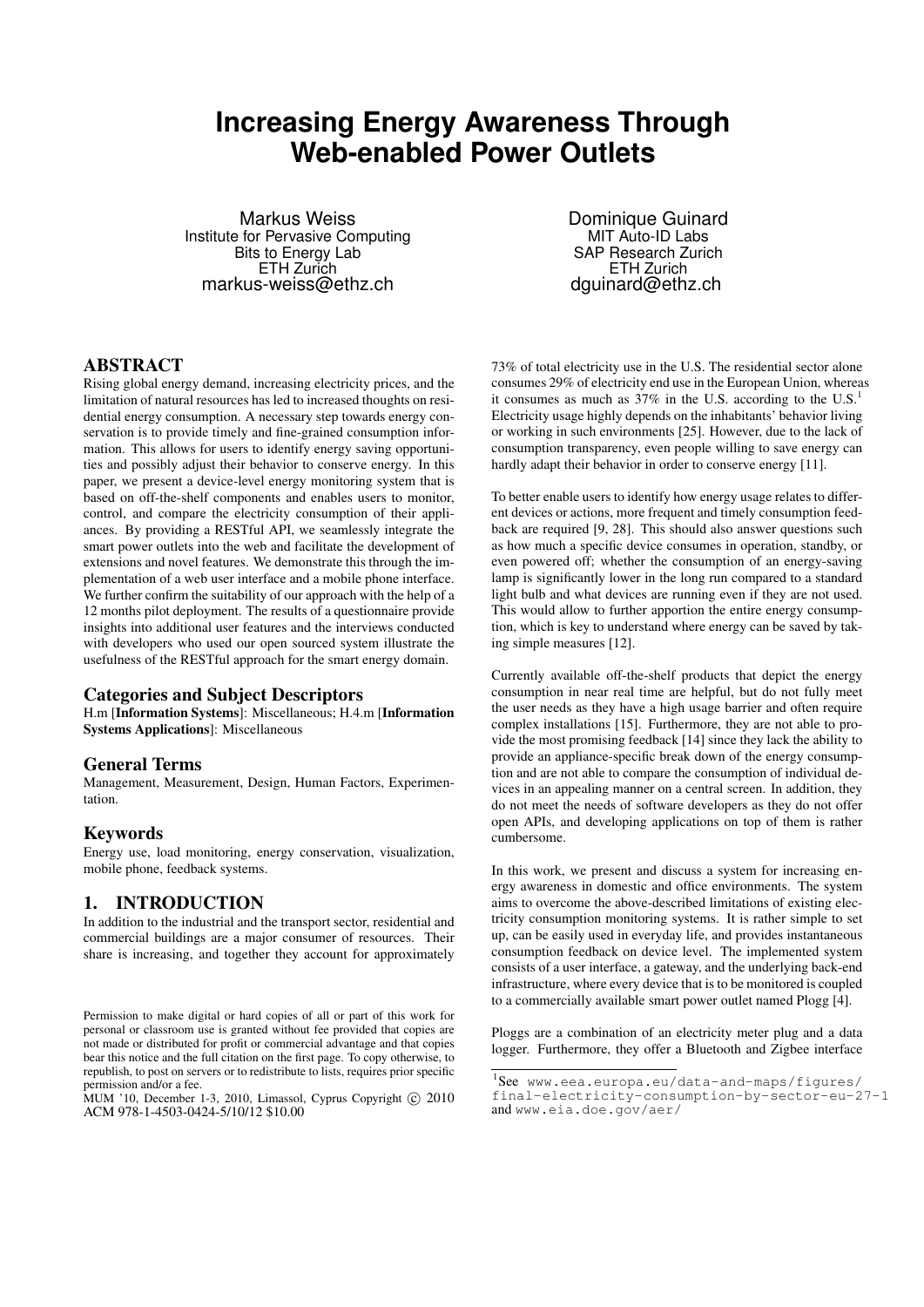to retrieve the current or logged consumption. The gateway extends the functionality of the Ploggs to allow for continuous energy measurements on a fine granular time basis. It further manages and integrates the Ploggs into the web through a RESTful API [\[13,](#page-8-8) [29\]](#page-8-9), which also allows for easy interoperability with other applications. The user interfaces exploit the functionality provided by the gateway API to attractively visualize, control, and compare the consumption, costs, and efficiency levels of the connected devices. Thus, the user interfaces not only provide feedback, but also stimulates electricity conservation by allowing users to draw conclusions on the link between their actions and impacts on the electricity consumption.

This paper is structured as follows. We next review relevant work in the field of residential energy monitoring and electricity consumption feedback. Thereafter, we present the architecture and the user interfaces we developed to acquire, visualize, and control the energy consumption. The following section describes the real-world deployment and the evaluation of both, the system and the ease of development on top of the presented architecture. Finally, we conclude the paper with a discussion on the possibilities for future work on the proposed sensor-based architecture.

# 2. RELATED WORK

We can classify related work in the field of residential energy monitoring and fine granular consumption feedback by examining the type of the sensor that is used to acquire the consumption data. In general, we can differentiate between two areas.

The first area includes solutions that use a single sensor to derive information on the entire energy consumption of a household. Currently, there exist several commercially available products that aim at illustrating the overall power demand. Wattson [\[2\]](#page-8-10), Onzo [\[5\]](#page-8-11), Power Cost Monitor [\[1\]](#page-8-12), and TED-1000 [\[3\]](#page-8-13) reside among the most prominent. In general, they consist of a central device with an attached display for the user interface or they feature a separate screen that besides providing feedback on the electricity consumption is capable of displaying related equivalents such as cost. However, in order to monitor the consumption, these products require a complex installation around the electric wiring or the fuse box, which often is not easily accessible. This leads to high adoption barriers since users are reluctant to deploy systems that are rather hard to set up. Moreover, these systems are not able to provide feedback on the consumption of single devices which is helpful to draw conclusions on how consumption and behavior relate to each other. Another drawback results from the battery which is embedded in most of the portable screens that depict the consumption information. As trials have shown [\[32\]](#page-9-0), for 50% of the displays the battery is not replaced once depleted. This strongly indicates that users loose interest after their inital curiosity has been satisfied. Thus, since not beeing integrated into users' daily life, these systems are often not capable to motivate users for longer time periods.

Other approaches focus more on the design aspects of user interfaces for energy monitoring. The authors of [\[34\]](#page-9-1) developed an interactive system that provides instantaneous feedback concerning the energy usage on household and device level. It is based on a smart electricity meter and a portable user interface on a mobile phone that allows for users to measure, control, and compare their electricity consumption. Yun [\[38\]](#page-9-2) investigates the impact of a minimalist user interface on the energy consumption. The work proposes a portable, wearable version of a user interface that shows

the energy consumption in real time as a bar graph, and compares it to a stationary display version. To measure the entire consumption, a sensor clip is used that is attached to the home power breaker. More conceptual work is conducted by Bjorkskog et al. [\[10\]](#page-8-14), who developed a mobile phone prototype targeted to establish a more playful access to energy consumption data to better address less technophile user groups. Their user interface aims at helping users to monitor the quality of their conservation practices by providing consumption feedback on device-level and so-called awareness tips. Peterson et al. [\[27\]](#page-8-15) build upon a circuit breaker box that is to be attached to the fuse box in order to acquire consumption information per circuit. Their work indicates first results about the user preferences on portable energy feedback. They also intend to develop a portable user interface on a mobile phone. However, the work does not state technical details about feedback times and measurement granularity that can be achieved with their system.

Other approaches try to further apportion the entire energy consumption. The information is acquired by a single sensor that is, in the extreme case, situated at the electricity meter. Statistical signature analysis and detection algorithms are used to infer from the current and voltage wave forms what appliances are currently running [\[21\]](#page-8-16). Patel et al. [\[26\]](#page-8-17) developed a system that tries to infer this from the electrical noise on the residential power line. They use a single sensor that can be plugged-in anywhere to the electric circuit of the household. It listens on the residential power line and detects unique noise changes that occur through the abrupt switching of devices. This allows to determine the status of an appliance, but not its actual electricity consumption.

The second area classifies approaches that rely on an electrical current sensor to be installed in-line with each appliance or the deployment of multiple sensors throughout the household. Commercially available products in this category are smart power outlets such as Energy Optimizers Ltd.'s Plogg [\[4\]](#page-8-7), Kill-a-Watt / Tweet-a-Watt [\[6\]](#page-8-18), SmartLinc INSTEON Central Controller [\[7\]](#page-8-19), and Tendril [\[8\]](#page-8-20). In general, these products are easy to deploy, but aim more at automating and controlling the directly attached devices rather than at concentrating on the electricity feedback. They therefore lack the possibility for aggregating the consumption of multiple sensors as well as the possibility to easily develop applications on top of them.

Other system-oriented work in this area focuses on developing mashups of electricity sensors, which allow for both, monitoring on device level and providing an overview on the total load attached to multiple outlets. Lifton et al. [\[22\]](#page-8-21) embedded a multimodal sensor network node into a power outlet to monitor the electricity consumption and infer the appliances being used in the house. Microsoft research developed a 'smart socket'- sensor network that uses web services to interconnect devices on top of standard web protocols. Jiang et al. [\[18\]](#page-8-22) developed a wireless networked sensor node that measures the power consumption at the outlet and uses the communication interface to automatically transmit the data to an application tier that stores the readings in the database. Their approach consists of a three layer architecture that builds on a wireless current sensor per outlet that is to an extent similar to ours. However, compared to the architecture proposed in this paper these solutions are not easily expandable and do not support off-the-shelf products that are easily available for users. In addition, we focus on the ease of development on the application side by trying to build a system on top of a commercially available product that is open and allows for easy interoperability with other applications.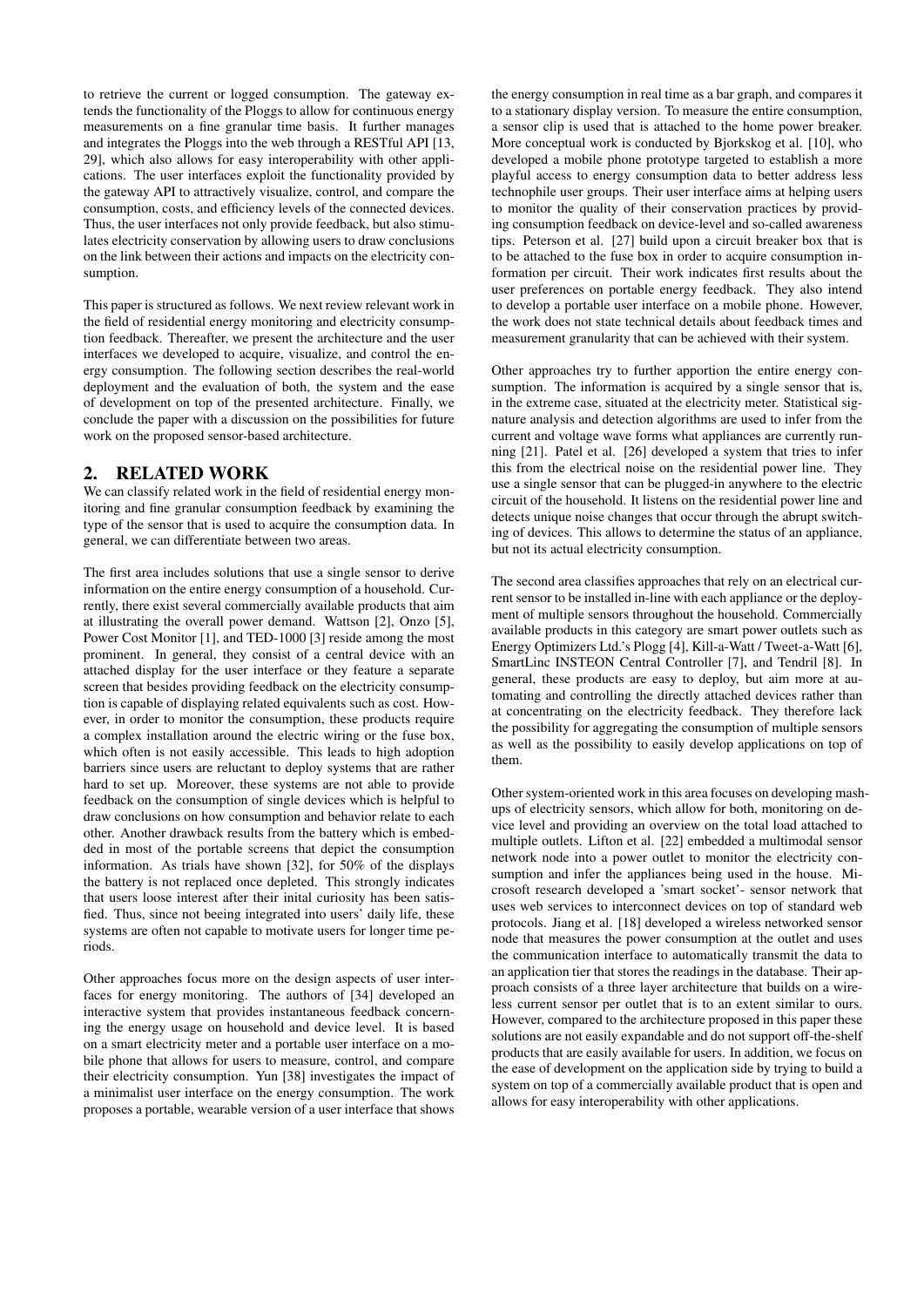| URI                                          | <b>HTTP</b> Method | <b>Description</b>                                 |
|----------------------------------------------|--------------------|----------------------------------------------------|
| /energievisible                              | <b>GET</b>         | Index page                                         |
| /energievisible/ploggs                       | <b>GET</b>         | Lists all the available Ploggs in range            |
| /energievisible/ploggs                       | <b>POST</b>        | Create new Plogg on discovery                      |
| /energyieisible/ploggs/all                   | <b>GET</b>         | Show consumption of all Ploggs                     |
| /energievisible/ploggs/[NAME/ID]             | <b>GET</b>         | List the consumption of Plogg [NAME/ID]            |
| /energievisible/ploggs/[NAME/ID]             | PUT name           | Set the name of the Plogg                          |
| /energievisible/ploggs/[NAME/ID]/status      | <b>GET</b>         | Displays the current status of the Plogg           |
| /energievisible/ploggs/[NAME/ID]/status      | PUT on/off         | Switches Plogg on or off                           |
| /energievisible/ploggs/[NAME/ID]/[RESSOURCE] | <b>GET</b>         | Measured value of RESSOURCE (e.g., power, current, |
|                                              |                    | and voltage) of Plogg [NAME/ID]                    |

<span id="page-2-1"></span>Table 1: Example URIs of the Gateway API.

A different idea is based on acquiring context information and infer from that what devices are currently running. Kim et al. [\[19\]](#page-8-23) developed a system that provides fine-grained feedback on the power consumption by combining a single electricity sensor with three different types of passive sensors (magnetic, acoustic, and light) that are deployed near devices throughout the household. The context sensors help to infer which appliance is currently operating from the measurable signals it emits. Within a defined set of appliances, the authors show that the system can estimate device-level power consumption within a 10% error range. However, the system's performance depends highly on the correct calibration and placement of the distributed context sensors, which is not an easy task for the average user.

In this paper, we propose a system for energy savings in buildings that uses off-the-shelf components to provide users with finegrained feedback on the electricity consumption. Compared to other solutions, our system is simple to install and does not require any modification of the wiring, which in many houses in Europe is difficult to access. By providing a RESTful gateway that is opensourced we aim at increasing the ease of development and enable others to more simple deploy such systems in real world environments. At the same time, the web-based API integrates the sensor nodes' functionality into the web and enables easy interoperability with other applications that can be built on top of the system. Moreover, we present two user interfaces, a stationary and a portable version, that allow for users to monitor, compare, and control the electricity consumption of devices at home.

# 3. SYSTEM ARCHITECTURE

The architecture of our prototype is based on four main layers as shown in Figure [1.](#page-2-0) The Device Layer is composed of appliances we want to monitor and control with the system. At the Sensing Layer each of these appliances is plugged to a Plogg sensor node. In the Smart Gateway Layer, these nodes are discovered and managed by a gateway software which can be installed on any computer or embedded device (such as a home wireless router) with sufficient memory and Bluetooth or Zigbee communication capabilities. The gateway also embeds a micro web server which offers the monitoring and control functionalities of the Ploggs as structured URLs, in a RESTful manner detailed in the following. Finally, on the Client Layer two user interfaces are proposed that demonstrate the ease of development on top of our RESTful infrastructure.

### 3.1 Smart Gateway

The Smart Gateway is a component written in C++ whose role is to automatically find all the Ploggs in the environment and make them available as web resources (Figure [2\)](#page-3-0). The Gateway first discovers the Ploggs on a regular basis by scanning the environment for Bluetooth devices. It then filters the identified devices according to their Bluetooth identifier. The next step is to make their functionalities available though simple URLs. For this purpose, a small footprint web server is used to enable access to the Ploggs' functionalities over the web. This is done by mapping URLs to native requests on the Plogg Bluetooth API (see Table [1\)](#page-2-1). For instance,

*http://[gatewayAddress]/energievisible/ploggs/roomLamp* is automatically bound by the Gateway to a method that runs a lowlevel call that first initiates a Bluetooth connection, then connects

<span id="page-2-0"></span>

Figure 1: Appliances connected to Ploggs communicate with a Smart Gateway offering the Ploggs' functionality as a RESTful API. Two client applications with user interfaces are then built on top of the Gateway Layer.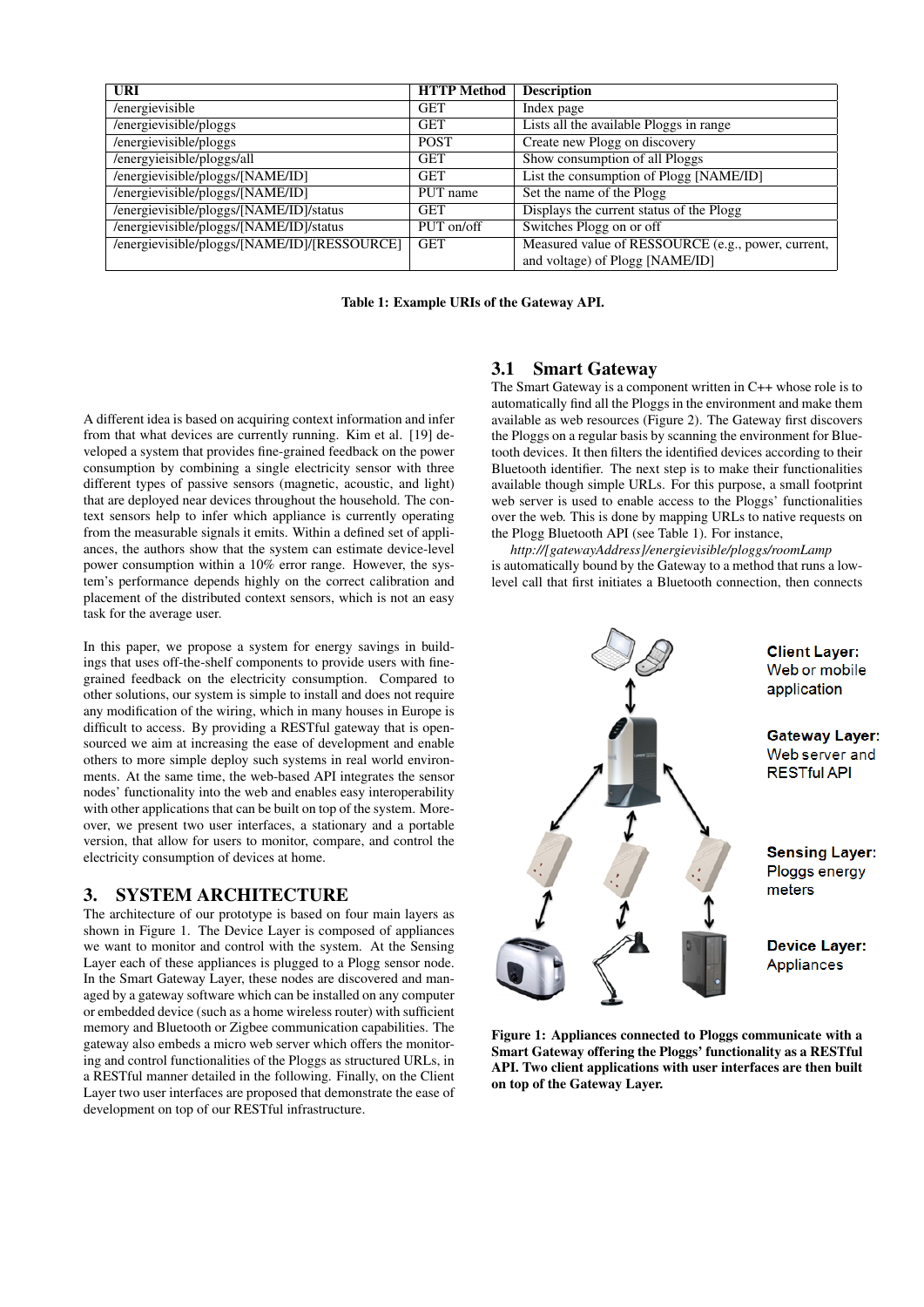

<span id="page-3-0"></span>Figure 2: Communications overview: The Gateway is responsible for discovering the smart power outlets within communication distance. Through providing a RESTful API on top, it leverages the outlets' functionalities to the web. This allows users to easily access their energy consumption using a web browser and at the same time opens the system to developers.

to the Plogg named "roomLamp", and polls the Plogg for reading the current load of energy measured.

The approach that makes an application's functionalities accessible through an interface respecting the core principles of the web is often referred to as RESTful. Traditionally, this type of approach is used to integrate several websites together. However, in recent research [\[23,](#page-8-24) [34\]](#page-9-1) REST is used to seamlessly connect real-world objects, embedded devices, and sensor nodes to the web. Systems using the REST paradigm and HTTP as a basic architecture for communicating with smart objects are subsumed under the term Web of Things [\[17\]](#page-8-25).

The most interesting benefit of this approach in our case is the seamless integration of the Ploggs to the web which eases the development of applications and prototypes on top of the Ploggs using popular web languages (e.g., HTML, JavaScript, PHP, Python, etc.) and toolkits (e.g., DOJO, jQuery, etc.). This is in contrast with the proprietary closed protocols used by most commercially available solutions that do not allow for easy integration.

It is worth noting that using HTTP introduces an overhead when compared to ultra-optimized proprietary solutions. Thus, systems relying on a very small latency might require a different solution than our RESTful approach. However, for most common applications, the small overhead is justified by the greater ease of interaction [\[17,](#page-8-25) [37\]](#page-9-3).

Devices connected to the Ploggs can be monitored in real-time simply by calling the corresponding URLs in a standard web browser or HTTP client library. As an example, the monitoring data of all the currently available Ploggs can be retrieved by accessing the following URL:

*http://[gatewayAddress]/energievisible/ploggs/all*.

As a result, the Smart Gateway calls all the Ploggs and wraps the results in the form of a JSON (JavaScript Object Notation) document. JSON is an alternative to XML often used as data-interchange format for web mashups. Since JSON, compared to XML, is a lightweight format, we believe it is more adapted to devices with limited capabilities. The JSON data resulting from the call to all the Ploggs contains consumption information for each individual device as shown below.

```
[{<br>"deviceName":
                 "ComputerAndScreen",
  "currentWatts": 50.52,
  "currentVoltage": 220.52,
  "currentAmperage": 0.23,
  "kWh": 5.835,
  "time": 08.15,
  "date": 19.08.2010,
  "maxWattage": 100.56
}, {...}]
```
Similarly, the appliances can be started and stopped remotely by sending PUT requests to their corresponding URLs. As an example, the room lamp device can be turned off remotely by sending a PUT request containing "off" to the following URL: *http://.../energievisible/ploggs/roomLamp/status*.

Additionally to the JSON representation, the Smart Gateway can deliver HTML representations of the resources. Using this humanfriendly representation, users can discover and test the available functionalities simply by following hyperlinks and using web forms in any browser.

### 3.2 User Interfaces

Thanks to the RESTful API we developed for the Ploggs, creating a compelling user interface (UI) becomes quite easy: all the interface needs to offer is a HTTP client library. Since there is an ubiquitous support for HTTP across all programming and scripting languages, this allows developers to choose literally any language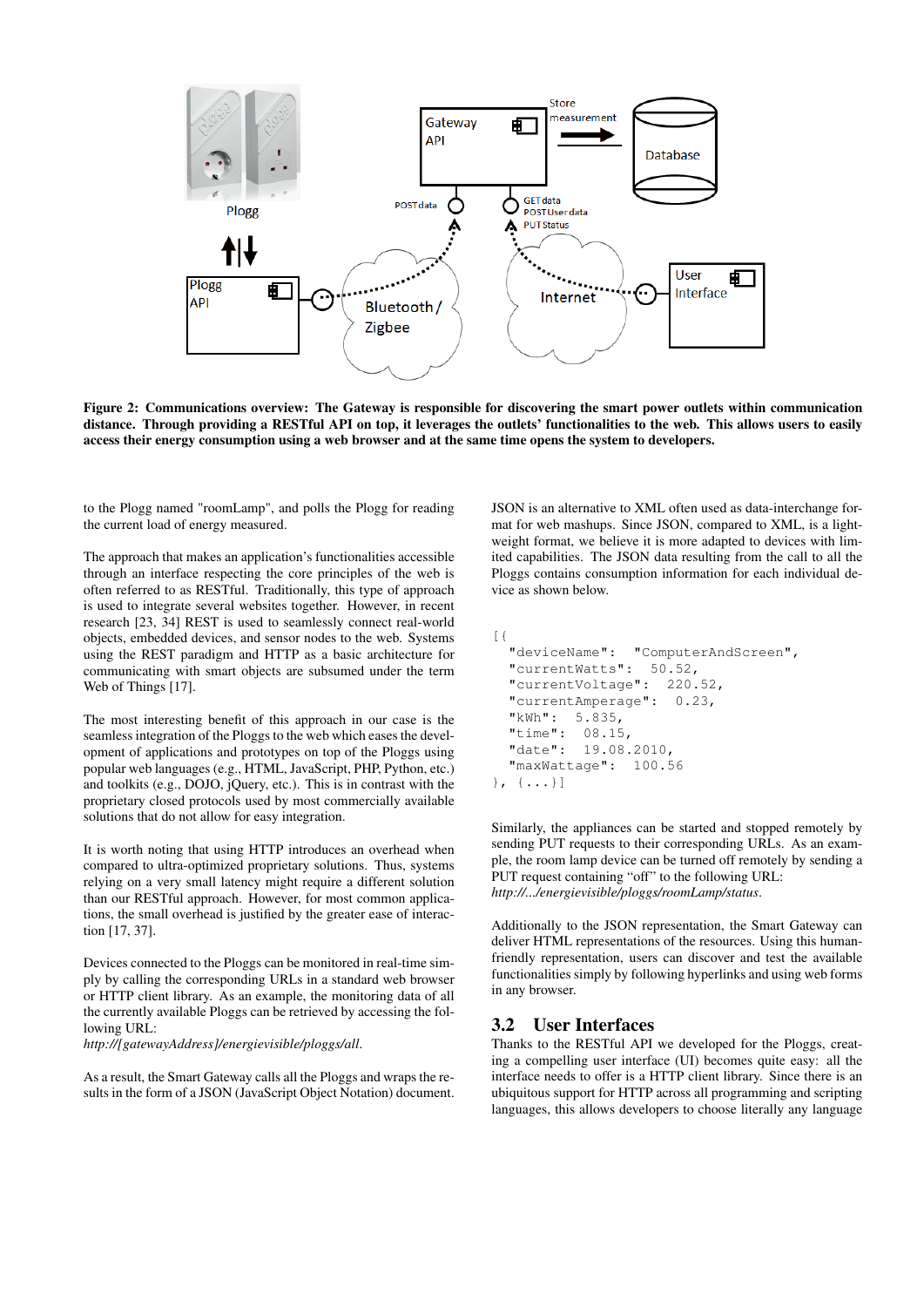

<span id="page-4-0"></span>Figure 3: The monitoring and control web user interface for the Ploggs shows the consumption of each connected appliance. The switch icons can be used to power on / off the devices.

to build applications on top of the smart metering infrastructure. Thanks also to the abstraction of devices behind smart gateways, there is no need for the chosen language to support Bluetooth or whatever protocol the device uses.

We illustrate this by means of two different UIs. The first is a Javascript web UI that allows users to monitor and control the consumption of the attached devices from a standard web browser. The second is an iPhone application that provides more flexibility by allowing users to interact with the system directly from their mobile phone.

#### *3.2.1 Web User Interface*

The web UI was designed to be attractive, easily-accessible, and to display real-time data rather than snapshots. It is a dynamic website which was easily built on top of the RESTful API offered by the Smart Gateway. The implementation was made in Javascript (using the Google Web Toolkit (GWT)). To get real-time results, the UI simply calls the gateway URL every few seconds and feeds the JSON Ploggs' results to interactive Javascript graph widgets. As shown in Figure [3,](#page-4-0) the resulting interface offers six real-time and interactive visualization widgets. It is dynamically created depending on the number and names of the discovered Ploggs. The four graphs on the right side provide detailed information about the current consumption of all the appliances in the vicinity of the gateway. The two remaining graphs show the total consumption (kWh) and respectively a comparison (on the same scale) of all the running appliances. A switch icon next to the graphs enables users to switch on and power off the devices via their Plogg directly from web. Finally, the lower part of the UI provides guidance that shows users effective measures to decrease their energy consumption.

It is worth noting that creating such an interface by directly connecting to the Ploggs would not have been feasible. Indeed, widely popular web languages such as Javascript do not offer support for Personal Area Network (PAN) protocols such as Bluetooth. However, thanks to the RESTful API, connecting to the smart meters

is reduced to being able to call a URL and parse JSON messages, which web languages can do out-of-the-box.

### *3.2.2 Mobile User Interface*

Since it is desirable to be able to access consumption information from anywhere when needed, we decided to implement also a portable UI that provides instantaneous feedback. The UI was developed as an iPhone application and not only provides feedback about the energy consumption, but also calculates cost equivalents and allows users to remotely control the status of each appliance attached to the system. According to the literature [\[15,](#page-8-5) [16\]](#page-8-26), effective energy feedback has to

- ∙ feature a low usage barrier,
- ∙ be presented on a device that is already integrated in users' daily life,
- ∙ be given frequently, in real time, and at hand when needed, and
- ∙ provide the possibility to apportion the entire electricity consumption.

As shown in Figure [4,](#page-5-0) the UI consists of three views. The overview panel displays continuous information about the entire electricity consumption of all Ploggs discovered by the gateway. Similarly to the web UI, the mobile UI acquires the information by calling the Smart Gateway URL and thereafter processes the JSON response. The device view dynamically shows a list of all the devices including their current consumption. Each list entry can be selected to obtain more detailed information such as annual cost and total amount of kWh consumed. In addition, the UI includes a button that allows to remotely activate / deactivate the device via its Plogg. Finally, to keep the system easily manageable, the put method provided through the API allows users to maintain the discovered Ploggs by assigning a name. For the case where just a single device is connected to the smart outlet, users can also specify a device category.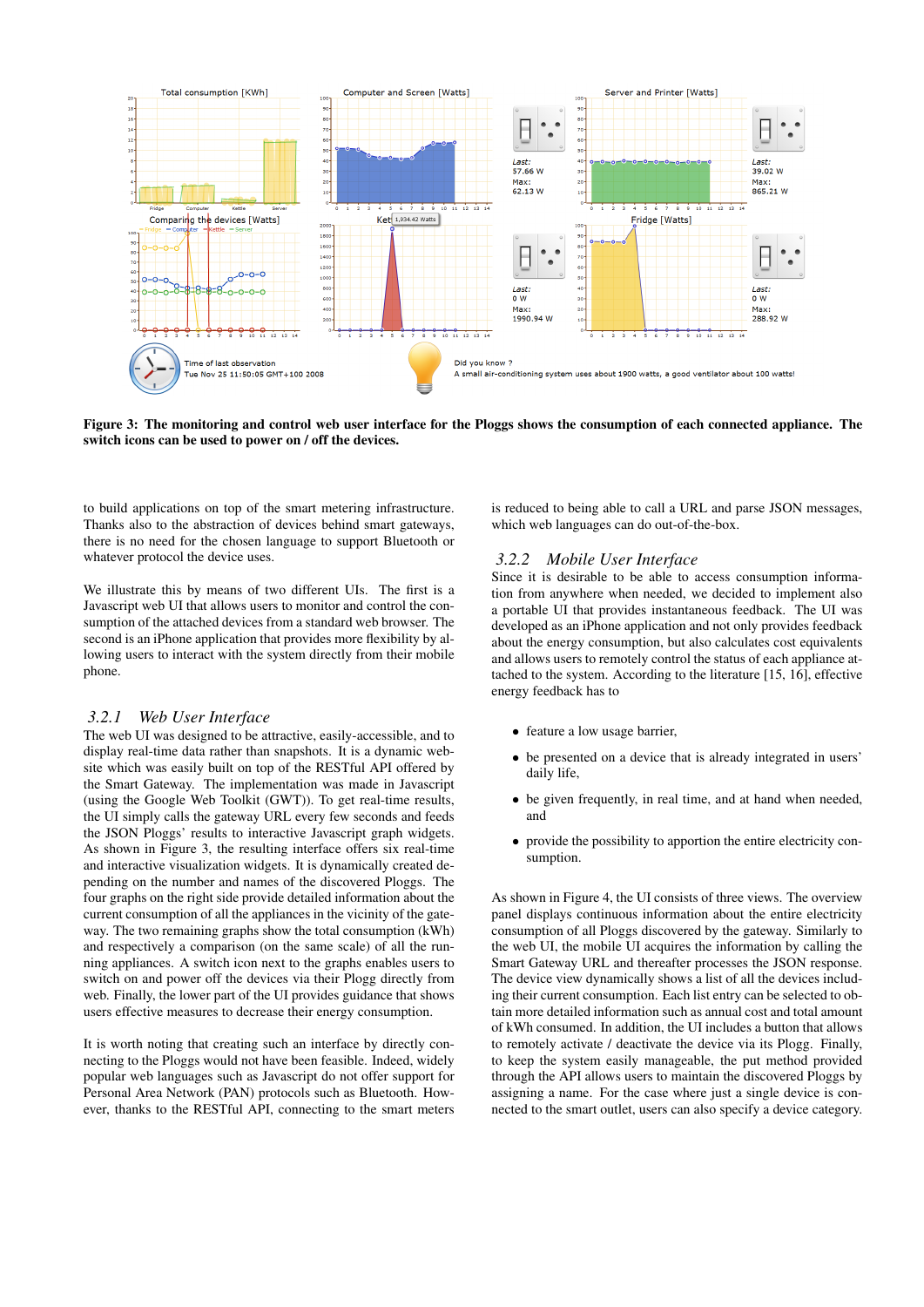

Figure 4: The mobile user interface shows the current entire consumption of all devices attached (left), a list of discovered Ploggs including their name (middle), and more detailed information per Plogg (right).

<span id="page-5-0"></span>As for the web UI, creating such an application would not have been possible without the Ploggs' RESTful API as the iPhone SDK does not support Bluetooth.

# 4. DEPLOYMENT AND SYSTEM EVALU-ATION

The web UI and the Smart Gateway were released for public use as a packaged project named "Energie Visible" and are available on the web for free<sup>[2](#page-5-1)</sup>. The software is a "download and run" application currently being used by a dozen of (mostly tech-savvy) people around the globe to monitor the energy consumption of their households. In order to evaluate the suitability of the system to provide feedback in a real-world environment, Energie Visible was permanently deployed at the Cudrefin02 headquarters as described next. Afterwards, we report and the initial findings in a formative evaluation on the usability of the system, the two UIs and the measures people applied due to the increased energy consumption awareness. However, since there existed no fine-grained data on the energy consumption before our deployment, we cannot quantify the energy savings that were achieved with our system. Furthermore, it is in general difficult to quantify savings as direct effect of a system, since such real world deployments contain numerous side effects that cannot be controlled or kept constant. Thereafter, we provide insights from the developer perspective gathered from experts who developed on top of our RESTful system after we released the open source code.

# 4.1 Pilot Deployment at Cudrefin02

The prototype was deployed at Cudrefin02.ch, a private swiss foundation active in the field of sustainability and is now running for reliably running for more than 12 months. Regarding the given setting and the goal to raise consumption awareness, our prototype had to fulfill certain requirements. Due to the fixed setting in the office, the fact that continuous operation should be ensured and users were not technological affine, the prototype had to be easy

to install and simply to use. Hence, the UI had to be developed in an attractive and easily accessible way (no additional software to learn or install) that allows both, staff and visitors, to become aware of the electricity consumption of appliances running in the headquarters. From a feedback perspective, the breakdown of the entire energy consumption, e.g., for specific rooms, appliances, or times of the day, is a powerful way of establishing a direct link between action and effect. This considerably improves the intensity of reflection and interpretation of a measure or omission [\[14\]](#page-8-6). However, besides providing this possibility to apportion the entire consumption to single devices, it is important to enable users gathering feedback frequently and in real-time. This allows for users to relate feedback to a certain behavior or device usage [\[9\]](#page-8-2) and thus take effective measures regarding the energy consumption. Continuous feedback has thereby been proven to be most effective [\[31\]](#page-8-27). In addition, only feedback that is at hand when needed is able to satisfy users' spontaneous curiosity.

The system is deployed in the ground-floor office of the headquarters. There, the Ploggs are used to monitor the energy consumption of various devices such as a fridge, a kettle, several printers, a fileserver, and computers including their screens. The Smart Gateway software is deployed on a small embedded computer consuming about 20 Watts, but also used as a file-server and multimedia station. During idle periods (that is when no additional query from a user interface is present) it discovers all Ploggs within communication distance every hour and queries their consumption values every 30 seconds. However, in case of a direct UI request, the corresponding Plogg is queried right away and the value can be gathered in near real time. During the whole time a large display in the shop-window of the office encouraged people passing by to experiment with the system. The staff used the system to monitor the consumption and remotely control the appliances by browsing to the web UI on their desktop computer. In addition, the mobile UI was completed towards the end of the experiment and users were given the chance to explore the portable electricity consumption feedback feature.

<span id="page-5-1"></span><sup>2</sup>http://webofthings.com/energievisible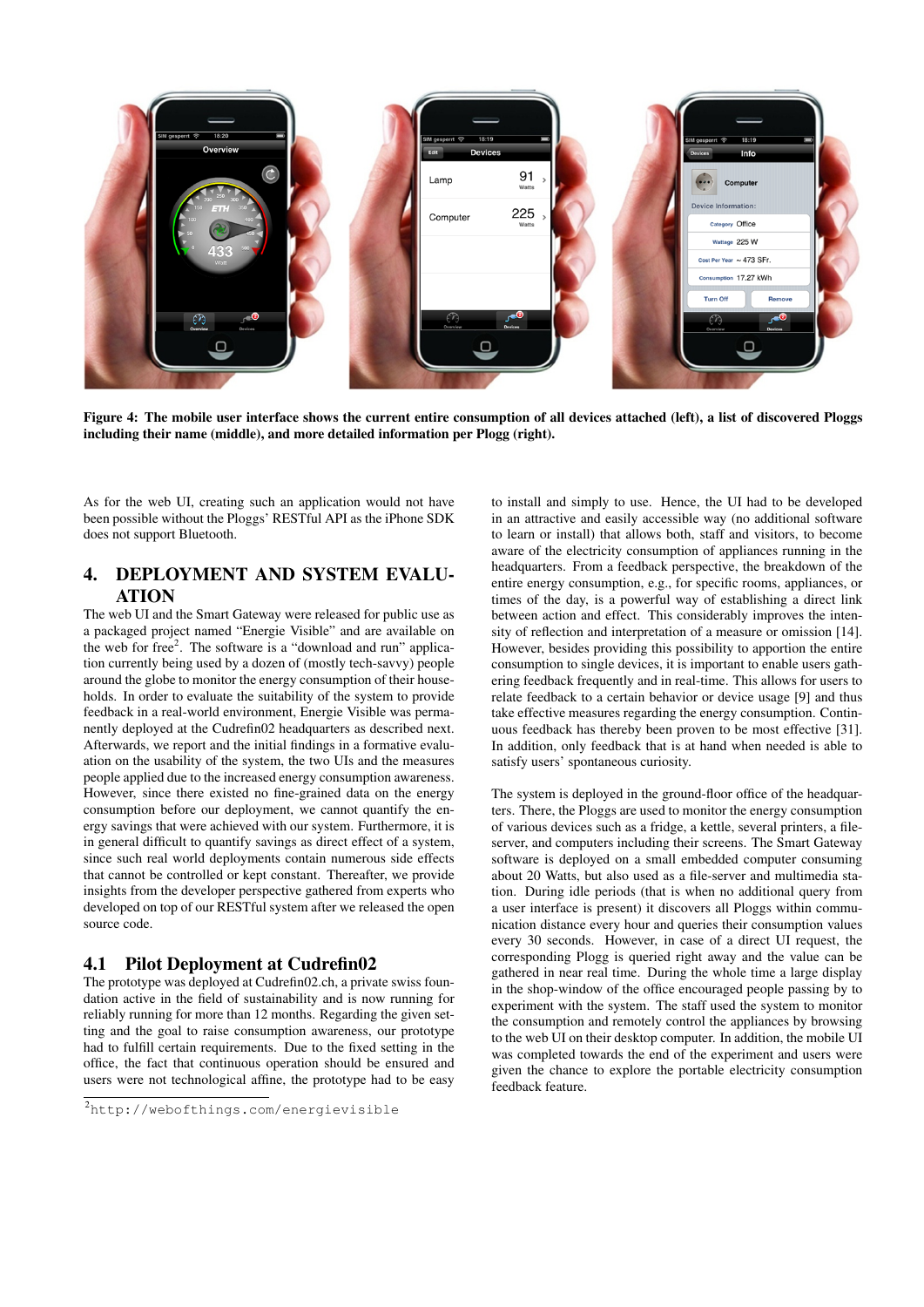# 4.2 Web User Interface

In this section, we report on initial findings of the impact of the deployment, which was confirmed by the logged data. For that, we conducted guided interviews with the foundation staff after eight month of operation and verified the results with the logged data.

The aim of the deployment was to raise consumption transparency to help visitors as well as members of the staff to better understand how much energy different devices throughout the office consume in operation and in standby. At the beginning, staff members had to get used to the system and started exploring the energy consumption of different devices. By experimenting with the kettle and the different printers, for example, they learned that the amount of water heated up as well as the type of printer being used has a high impact on the energy consumption. Staff members also started instantly comparing how much energy their office desks consume. Moreover, during breaks groups were discussing about the energy consumption of single devices and the energy used for different actions (e.g., cooking tea). After the first month the staff members' initial curiosity was satisfied and they thus reported they started using the system less. However, they then looked more into details such as the standby consumption of different devices, the accumulated consumption over time, and once identified where electricity was wasted, took effective measures to conserve energy. For instance, they identified that the computer screens, even when completely turned off, still consumed a considerable amount of energy and that even when not used for several consecutive days, the fileserver kept consuming about 30 Watts. To prevent this waste of energy, concrete technical and behavioral measures were implemented. In order to avoid residual electricity usage such as with the computer screens, all the appliances within the headquarters except for the fridge are now connected to a central power switch. As a policy, the last person leaving the office is now in charge of turning off the central power switch. Moreover, the computers and the file-server are now shutdown every evening. The information item at the bottom of the web UI, which displays contextual hints, was also seen as very helpful. However, the staff reported that it would be better if the hints related to the current consumption. During the whole time the system has been demonstrated to visitors. They especially liked to remotely turn devices on or off and the possibility to see the accumulated consumption together with the monetary cost caused by the device.

Our formative evaluation hints that the prototypes' functionality is well suited to increase the consumption transparency and helps users to save energy. We realized that in the exploratory phase people like to interact with the system and are looking for a simple and fun way to identify the electricity consumption of different devices. Later, it becomes important to provide functionality that constitutes added value to keep users motivated. Therefore, it is not sufficient to provide feedback on the current consumption on appliance level, but also account for how much energy has been consumed over time. Thus, the system allowed users to identify sinks where energy was wasted. In addition, we identified it is important to relate the consumed energy to the incurred cost to draw conclusions and take effective measures.

# 4.3 Mobile User Interface

To gather further insights, we evaluated the mobile UI in a moderated discussion in a focus group. The focus group consisted of four industry experts, three experts from academia, and two experts from consumer organizations. The discussion confirmed that live information that can be achieved with our system is key to relate

the electricity consumption to the operation of single devices and thus allows users to draw conclusions. However, in order to target a broader user base, the group identified key aspects that should be implemented in the future to guarantee both, a low barrier of entry for people who are not technology affine and a sustainable long term usage of the application.

Better understanding. Although near real-time information is key, the group found that the feedback on the mobile UI is presented in a very technical manner. Pure numbers are easy to understand at first glance - however, they require users' knowledge how this translates into a high, typical, or low consumption. Especially for technology non-affine people who do not have a thorough knowledge in terms of electricity, intangible units such as Watt, kWh, or even CO2 require a more abstract representation (e.g., potentially through analogies). In case users specify a category for the device that is currently attached to the smart outlet, the information could be used to display an efficiency rating. This action-guiding feedback helps users to put the consumption in a tangible picture. In addition, easy comparisons could be implemented for better understanding. For instance, the color coding of the scale in the overview panel can be adapted to relate to historically measured values.

Long term usage. Mobile phone applications can easily be downloaded and installed. On the other hand, this low usage barrier leads to a multitude of applications being installed, many of them being no longer used after the user's initial curiosity has been satisfied. Thus, it is crucial to implement features that attract the user's attention and involvement for a longer period of time. In the case of our portable energy monitor, we identified a simple measurement functionality as such a feature. The idea is to provide a function that allows for users to measure the consumption of single switchable devices attached to one of the smart outlets simply by pressing a button on the mobile UI. Thereafter, the system measures the power increase or drop and provides an over the thumb feedback on the consumption of the device. This provides users a simple possibility to disaggregate the entire attached electricity consumption. At the same time this feature targets the interactivity that aims at involving users further in their electricity consumption. Further features that were identified to engage users were electricity alerts and energy saving tips. In terms of our architecture this could be based on push notifications. If applied in a larger deployment, one could even think of energy consumption-related games that increase the awareness. An example would be a game, where users have to identify a device that consumes certain amount of Watts.

In order to get a better feeling what feedback users would like to be provided in terms of energy consumption on a mobile phone, we conducted a small survey at lively points throughout the city center. 185 people (50.3 % male) answered the questionnaire with all age groups evenly represented. Figure [5](#page-7-0) shows the assessment of different functionalites. The figure shows that participants overall value the indication of yearly cost of single appliances most, followed by the consumption figures of the previous month and a list of the main energy guzzlers. The consumption to friends seems not to play an important role. These results serve as an indicative basis for our futher prototypical development of the mobile UI.

The evaluation of our mobile phone application shows that the mobile UI is easy to understand and especially the fact to have the feedback at hand when needed is perceived beneficial. However, the post evaluation also indicates that there is room to improve the rather technical feedback of our UI. To maximize energy savings in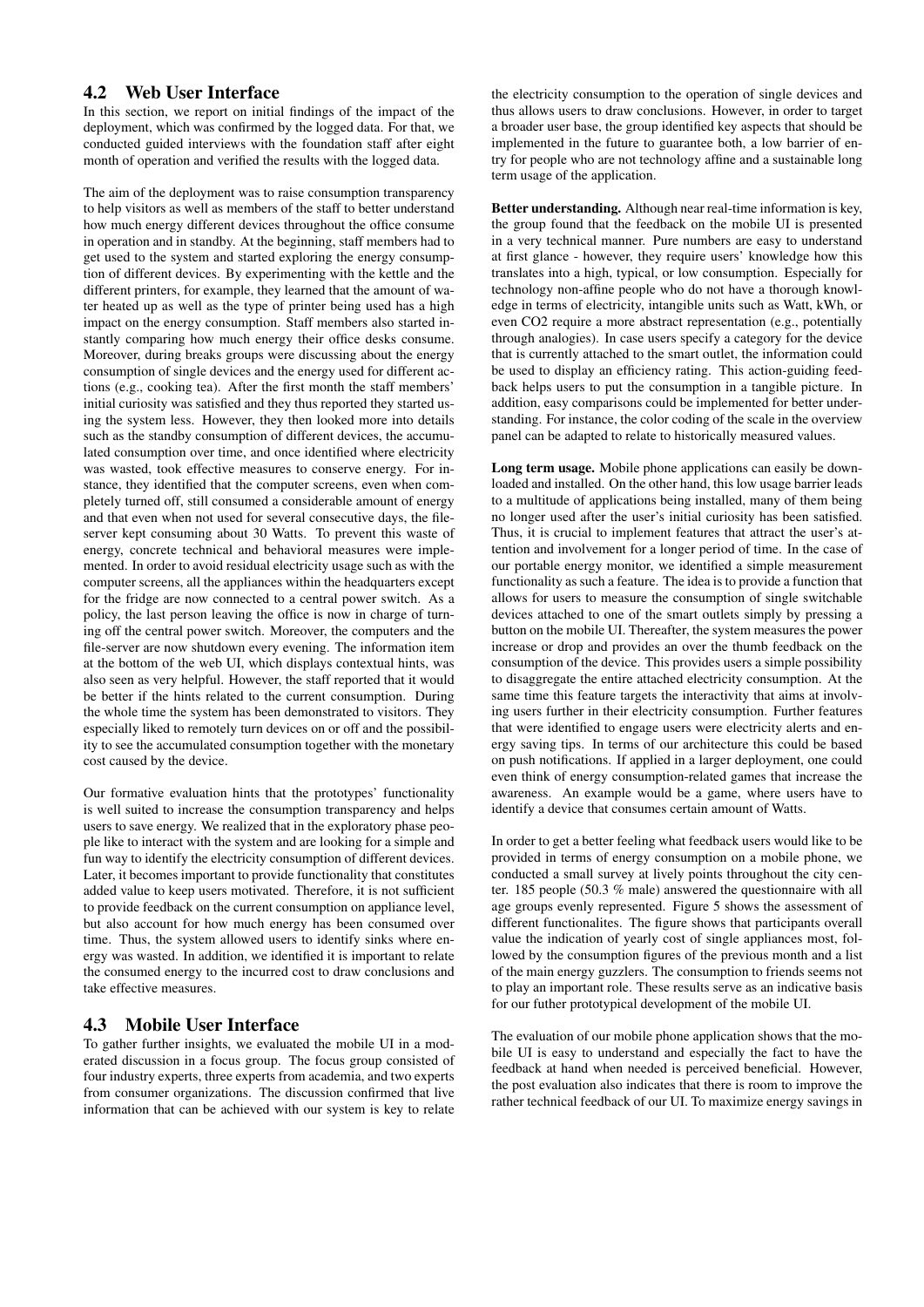

<span id="page-7-0"></span>Figure 5: User assessment: Features provided on a portable energy monitor.

households and to effectively induce behavioral change over longer periods of time, one has to combine direct feedback with persuasive and psychological concepts [\[30\]](#page-8-28). Moreover users utilizing the mobile application acknowledged that although knowing how many Watts a particular device consumes in operation or standby, they were not able draw conclusions neither on the efficiency of the device, nor on effective measures that allow to conserve energy. Thus, we intend to develop mechanisms, such as device efficiency ratings or sharing of energy saving measure among friends that put the consumption in a more tangible picture [\[35,](#page-9-4) [36\]](#page-9-5). Together with a focus group and survey we derived options that in general should help developers that work on implementing portable energy feedback. The highlighted options in terms of better understanding, long term usage, and functionalities will serve as basis for our further development.

### 4.4 The Developer Perspective

The main goal for offering a web layer on top of the Ploggs is to ease development of applications on top of an otherwise closed system. The web-enabled smart power outlets thus offer a platform for the fast prototyping of energy awareness-related demonstrations.

Since the release of Energie Visible on the web, several development teams have used our software to build new prototypes upon. As an example, the RESTful gateway has been used by two external development teams. In the first case, the idea was to build a new mobile energy monitoring application based on the iPhone and communicating with the Ploggs. In the second case, the goal was to demonstrate the use of a browser-based JavaScript Mashup editor with real-world services [\[20\]](#page-8-29). According to interviews we conducted with these developers, they in particular highlighted the ease of use of a web "API" versus a custom "API". For the iPhone application a native API to Bluetooth did not exist at that time, but like for almost any platform an HTTP (and JSON) library was available. One of the developer mentioned a learning curve for REST, but emphasized the fact that it was still rather simple and that once it was learned the same principles could be used to interact with a large number of services, languages, and possibly soon also with smart devices. The developers finally outlined the direct integration to HTML and web browsers as one of the most prevalent benefits. This significantly eases the development on the vendor's side, since applications can be built on languages for which a plethora of libraries and frameworks are available. Furthermore, the use of popular languages makes it easier to find adequate developers. This also unveils the possibility for external developers to create small web applications and plug-ins on top of smart appliances.

Furthermore, our system also seems to be stable enough to be applicable to larger and more robust deployments. Indeed, the web UI and the Smart Gateway have been running successfully at Cudrefin's headquarters since December 2008 without the need for any kind of maintenance.

# 5. CONCLUSIONS AND FUTURE WORK

In this paper, we presented an easy to use system for energy savings in home and office environments. Our contribution on the architecture level is twofold. Firstly, we extended the capabilities of the Ploggs by providing a RESTful API on a gateway that discovers and integrates the available physical devices, and that provides access that can be exploited by the UI. Secondly, we demonstrated the easy extendability and interoperability of the system by developing energy applications on two different UIs that are well integrated into most people's daily life.

The system allows for users to monitor and compare the energy consumption on device level in real-time and enables them to remotely switch appliances on or off. Through using off-the-shelf components, and since not requiring any modification around the wiring, the system is simple to install. To overcome the drawbacks of existing energy monitoring solutions, we developed a RESTful API which eases the application development on top of the Ploggs. Using these commercially available components and open-sourcing the developed work, our contribution enables others to build applications on top of the system and widely apply them in realworld deployments. Our work shows that the Web of Things approach [\[17\]](#page-8-25), where RESTful APIs are bound to physical objects and thereby integrated in the web, can also be successfully applied to prototyping the smart energy domain.

Our evaluation of the pilot deployment confirms the suitability of the concept and provides insights on the potential of the developed system and the user expectations towards electricity feedback systems. However, due to the nature of Bluetooth our system is limited to the given range of these systems. As the next step we plan to integrate multiple gateways in order to extend the solution to (multiple) PANs. Our solution contains the inherent trade-offs of client-server or pull-based interaction due to the use of HTTP. While this greatly contributes to the scalability of the system, for devices such as smart meters, a sensor-push interaction model seems more adapted and thus we currently work on a scalable Web-push version of the Smart Gateways.

It is well known that direct consumption feedback leads to energy savings and more general information is key to change behavior. However, technology itself is not sufficient. As discussed throughout the evaluation, most available energy feedback solutions today provide a very technical consumption feedback. To become more efficient, feedback has to be combined with other concepts from marketing and consumer research, however [\[24\]](#page-8-30). Pervasive energy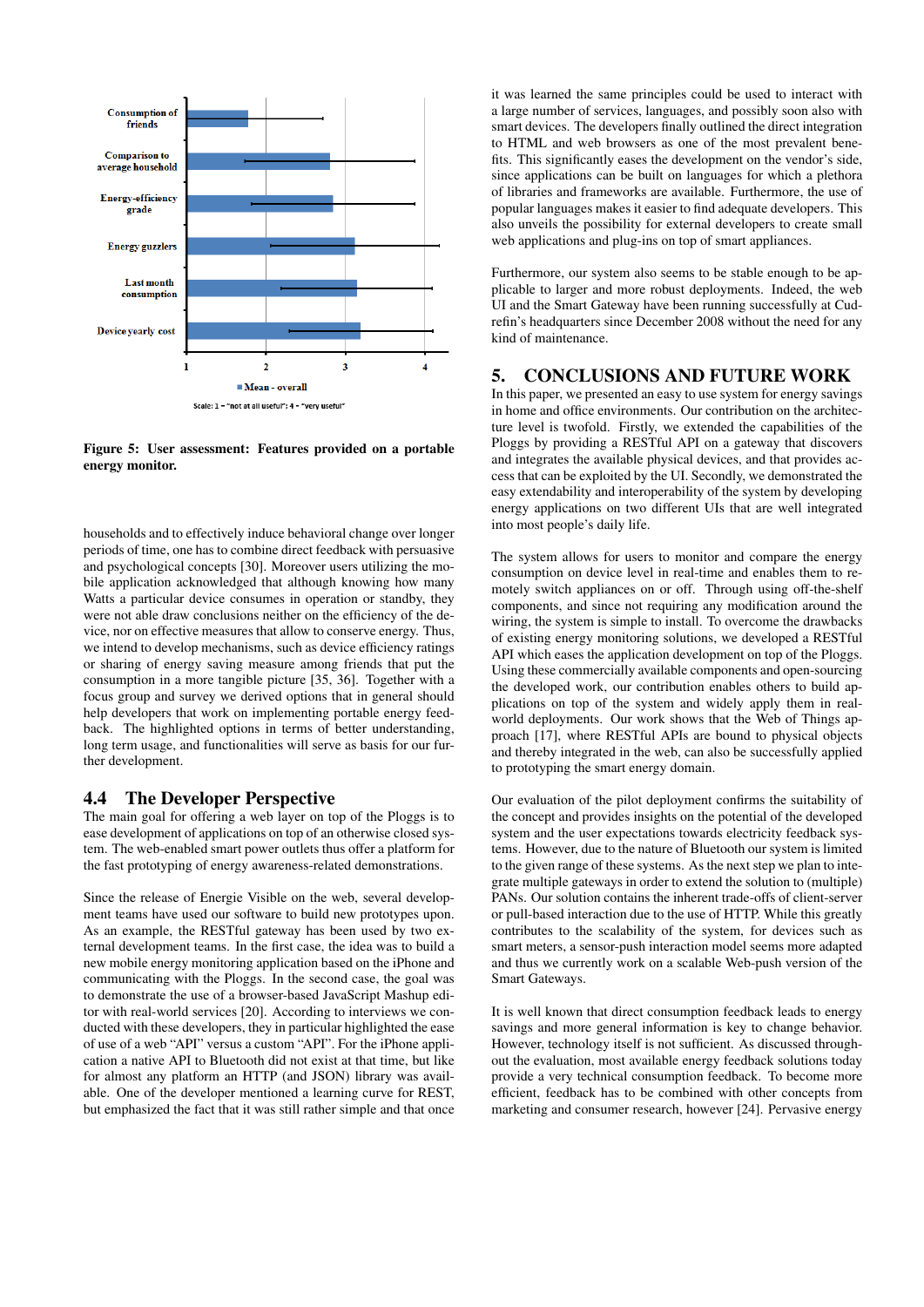systems are most likely to be successful if they offer a clear value proposition to users [\[33\]](#page-9-6) and are integrated into a broader context or story [\[36\]](#page-9-5). This involves psychological concepts such as goal setting, defaults, or budgeting, and a suitable visualization (e.g., using real-world analogies). For example, virtual budgets can lead to considerable savings over normal data representations and goal selection can turn saving into a game. Besides this, engagement strategies that aim at sustaining the user's interest and motivation have to be investigated (e.g., competitions can be implemented for the short term where as a reward system can help to enable long term involvement).

# 6. ACKNOWLEDGMENTS

This work has partly been supported by the Bits to Energy Lab. The authors would like to thank the anonymous reviewers, Cudrefin02 for the deployment possibility, Groupe E for honoring EnergieVisible as well as Energy Optimizers, Wolf Roediger, Christian Floerkemeier, Willhelm Kleiminger, Thorsten Staake, and Matthias Kovatsch for their help during this work.

### 7. REFERENCES

- <span id="page-8-12"></span>[1] Blue Line Innovations Inc. *http://www.bluelineinnovations.com*, 2010.
- <span id="page-8-10"></span>[2] DIY Kyoto. *http://www.diykyoto.com/uk/wattson/about*, 2010.
- <span id="page-8-13"></span>[3] Energy Inc. *http://www.theenergydetective.com/*, 2010.
- <span id="page-8-7"></span>[4] Energy Optimizers Ltd. *http://www.plogginternational .com/*, 2010.
- <span id="page-8-11"></span>[5] Onzo Ltd. *http://www.onzo.co.uk/*, 2010.
- <span id="page-8-18"></span>[6] P3 International. *http://tinyurl.com/436sw*, 2010.
- <span id="page-8-19"></span>[7] SmartLabs Inc. *http://tinyurl.com/34d23n8*, 2010.
- <span id="page-8-20"></span>[8] Tendril Networks Inc. *http://www.tendrilinc.com/*, 2010.
- <span id="page-8-2"></span>[9] W. Abrahamse, L. Steg, C. Vlek, and T. Rothengatter. A review of intervention studies aimed at household energy conservation. *Journal of Environmental Psychology*, 25(3):273–291, 2005.
- <span id="page-8-14"></span>[10] C. Bjorkskog, G. Jacucci, B. Lorentin, and L. Gamberini. Mobile implementation of a web 3D carousel with touch input. In *Proc. of the 11th International Conference on Human-Computer Interaction with Mobile Devices and Services*, 2009.
- <span id="page-8-1"></span>[11] M. Chetty, D. Tran, and R. Grinter. Getting to green: understanding resource consumption in the home. In *Proc. of the 10th international conference on Ubiquitous computing*, 2008.
- <span id="page-8-4"></span>[12] S. Darby. The effectiveness of feedback on energy consumption. *A Review for DEFRA of the Literature on Metering, Billing and Direct Displays*, 2006.
- <span id="page-8-8"></span>[13] R. T. Fielding and R. N. Taylor. Principled design of the modern web architecture. *ACM Trans. Internet Technol.*, 2(2):115–150, 2002.
- <span id="page-8-6"></span>[14] C. Fischer. Feedback on household electricity consumption: a tool for saving energy? *Energy Efficiency*, 1(1):79–104, 2008.
- <span id="page-8-5"></span>[15] J. Froehlich. Promoting Energy Efficient Behaviors in the Home through Feedback: The Role of Human-Computer Interaction. In *HCIC 2009 Winter Workshop*, 2009.
- <span id="page-8-26"></span>[16] L. Gamberini, G. Jacucci, A. Spagnolli, C. Bjorkskog, D. Kerrigan, A. Chalambalakis, L. Zamboni, G. Valentina, N. Corradi, P. Zappaterra, and G. Bosetti. Technologies to improve energy conservation in households: The users'

perspective. In *Proc. of 1st European Conference on Energy Efficiency and Behavior*, 2009.

- <span id="page-8-25"></span>[17] D. Guinard, V. Trifa, and E. Wilde. A resource oriented architecture for the web of things. In *Proc. of IoT 2010 (IEEE International Conference on the Internet of Things)*, Nov. 2010.
- <span id="page-8-22"></span>[18] X. Jiang, S. Dawson-Haggerty, P. Dutta, and D. Culler. Design and Implementation of a High-Fidelity AC Metering Network. In *Proc. of the 8th ACM/IEEE International Conference on Information Processing in Sensor Networks*, 2009.
- <span id="page-8-23"></span>[19] Y. Kim, T. Schmid, Z. Charbiwala, and M. Srivastava. ViridiScope: Design and Implementation of a Fine Grained Power Monitoring System for Homes. In *Proc. of the 11th international conference on Ubiquitous computing*, 2009.
- <span id="page-8-29"></span>[20] M. Kovatsch, M. Weiss, and D. Guinard. Embedding internet technology for home automation. In *Proc. of ETFA 2010 (IEEE Conference on Emerging Technologies and Factory Automation)*, 2010.
- <span id="page-8-16"></span>[21] H. Lam, G. Fung, and W. Lee. A Novel Method to Construct Taxonomy Electrical Appliances Based on Load Signatures. *IEEE Transactions on Consumer Electronics*, 53(2):653–660, 2007.
- <span id="page-8-21"></span>[22] J. Lifton, M. Feldmeier, Y. Ono, C. Lewis, and J. Paradiso. A platform for ubiquitous sensor deployment in occupational and domestic environments. In *Proc. of 6th international conference on information processing in sensor networks*, 2007.
- <span id="page-8-24"></span>[23] T. Luckenbach, P. Gober, S. Arbanowski, A. Kotsopoulos, and K. Kim. Tinyrest - a protocol for integrating sensor networks into the internet. In *Proc. of the Workshop on Real-World Wireless Sensor Network*, 2005.
- <span id="page-8-30"></span>[24] F. Mattern, T. Staake, and M. Weiss. Ict for green - how computers can help us to conserve energy. In *Proc. of e-Energy2010*, 2010.
- <span id="page-8-0"></span>[25] D. Parker, D. Hoak, and J. Cummings. Pilot Evaluation of Energy Savings from Residential Energy Demand Feedback Devices. *Final Report by the Florida Solar Energy Center to the US Department of Energy. FSEC-CR-1742-08.*, 2008.
- <span id="page-8-17"></span>[26] S. Patel, T. Robertson, J. Kientz, M. Reynolds, and G. Abowd. At the Flick of a Switch: Detecting and Classifying Unique Electrical Events on the Residential Power Line. In *Proc. of the 9th international conference on Ubiquitous computing*, 2007.
- <span id="page-8-15"></span>[27] D. Petersen, J. Steele, and J. Wilkerson. WattBot: a residential electricity monitoring and feedback system. In *Proc. of the 27th international conference extended abstracts on CHI*, 2009.
- <span id="page-8-3"></span>[28] J. Petersen, V. Shunturov, K. Janda, G. Platt, and K. Weinberger. Dormitory residents reduce electricity consumption when exposed to real-time visual feedback and incentives. *International Journal of Sustainability in Higher Education*, 8(1):16–33, 2007.
- <span id="page-8-9"></span>[29] L. Richardson and S. Ruby. *RESTful Web Services*. O'Reilly, 2007.
- <span id="page-8-28"></span>[30] V. Sundramoorthy, G. Cooper, and N. Linge. DEHEMS: empowering the domestic energy consumer with persuasive interfaces. *Extended Abstract Proceedings*, 2010.
- <span id="page-8-27"></span>[31] M. Van Raaij Theo and W. Fred. A behavioral model of residential energy use. *Journal of Economic Psychology*, 3(1):39–63, 1983.